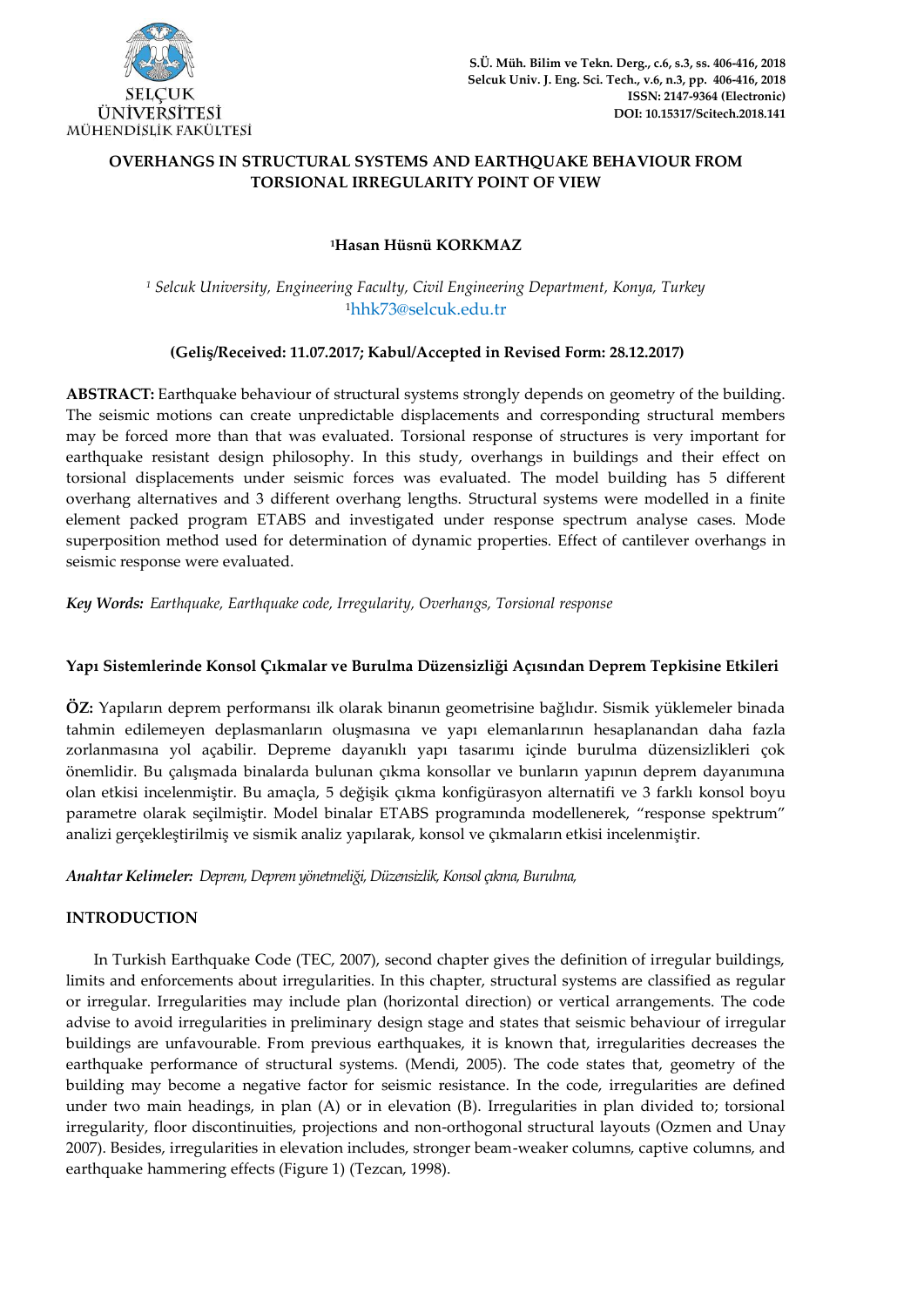

**Figure 1.** Irregularities defined in the Turkish Earthquake Code (TEC, 2007)

Earthquake code also defines what the designer do if there exist irregularities in the structure (Mendi, 2005). If there is A1 and B2 type irregularity, then, seismic analysis type is dictated by the code. If there is A2 and A3 type irregularity, the designer must prove that, floor system can transfer seismic loads safely.

## **MATERIALS AND METHODS**

During the seismic analyses, two orthogonal directions are assumed to be exist. Under lateral earthquake forces, displacements of column bottom and top joints are calculated  $(\delta_i)$  (Figure 2). Storey drift is calculated as the difference of joint displacements of two consecutive floor levels and defined as

$$
\Delta = (\delta_i) - (\delta_{i-1}) \tag{1}
$$

During the application of lateral forces,  $\pm$  %5 eccentricities must be taken into account. In two orthogonal directions. The minimum ( $\Delta$ imin) and maximum ( $\Delta$ imax) floor drifts are calculated and the mean storey drift is calculated as;

$$
\Delta i\text{-ave} = ((\Delta \text{ima}) + (\Delta \text{imin})) / 2 \tag{2}
$$

The factor for torsional irregularity ( $\otimes$ bi) can be determined as the ratio of maximum relative drift to the average drift at the same story. Both values must be calculated at the same direction

$$
\eta_{\text{bi}} = (\Delta_{\text{imax}})/(\Delta_{\text{i-ave}}) \tag{3}
$$

In the case of buildings torsional irregularity value,  $\phi_{bi}$  exceeds the value of 1.2, then, it is said that type A1 irregularity exist in building. If this value is between 1.2 and 2, then the additional eccentricity is increased and the solution is repeated. The eccentricity amplification (Di), factor is defined as;

$$
D_i = (\eta_{bi}/1.2)^2 \tag{4}
$$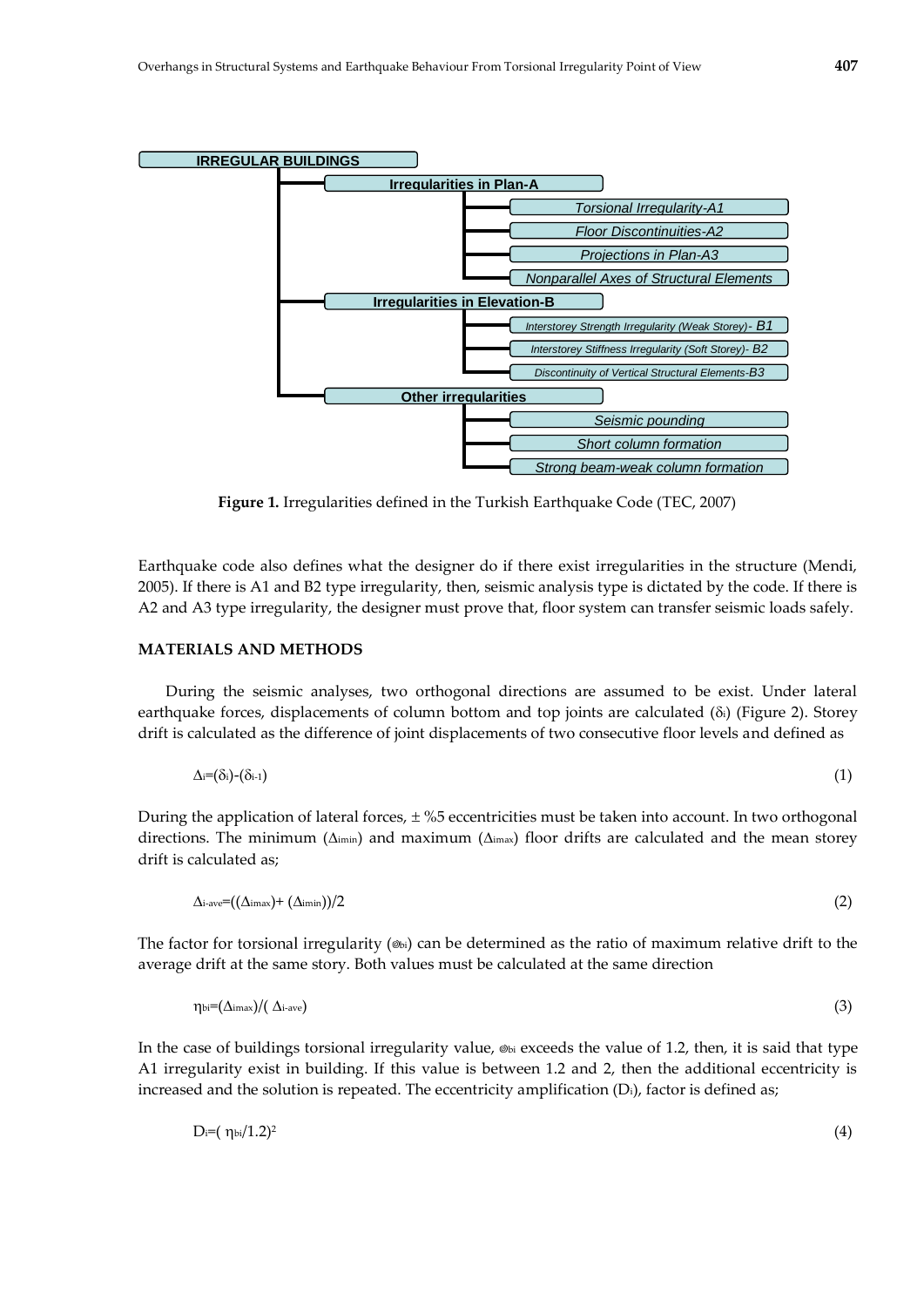Now the design eccentricity (ed) becomes

 $ea=0.05x D_i$  (5)

If the torsional irregularity factor exceeds value of 2 then, the structural system must be revised or changed and the analyses must be re-performed. At that point, it is very important for the designers that, torsional irregularity is an unwanted situation. Although code gives several penalties for this case, it is better to avoid torsional movements. Code just warns designers about the adverse effects of unpredictable movements in the structure (Dukkal, 2007). There is no any dynamic amplification in TEC-2007 for torsional responses (Inel et al., 2008). In several documents dealing with post earthquake reports, devastating effects of torsional effects are reported (Gulay and Calim, 2003).



**Figure 2.** Calculation of maximum and minimum storey drifts

If there is a torsional irregularity, then the seismic analysis method must be dynamic analysis type and equivalent earthquake loading method must be avoided. (Tezcan and Alhan, 2008). The resistance point of structure to the lateral loads is center of rigidity. The seismic loads are assumed to be applied to the center of mass. The distance between these two points creates rotational movements and extra force or moments to the structural members. Especially additional shear forces can create unpredictable failures in the structure. The modification of center of mass is difficult since it depends on geometry. Designer can change the center of rigidity by changing the structural system (Ozmen and Unay 2007).

#### **Plan Geometry and Torsional Irregularity**

Building plan geometries and torsional response relationships were investigated using finite element models (FEM) of the selected structural systems. Cases involving cantilever projections or overhangs was evaluated within the study. The generated 3D models were analysed under lateral earthquake loadings and the results were compared in terms of their earthquake behaviour based on torsional irregularity and with the help of the graphics.

### **Overhangs and Torsional Responses**

Open or closed cantilever projections are a form of irregular mass distribution commonly encountered in the Turkish urban pattern to enlarge plan dimensions and create space for balconies (Ozmen and Unay 2007). Cantilevered facades are also fashionable for architectural and aesthetic reasons. The majority of RC-framed buildings in Turkey have overhangs after their ground storeys due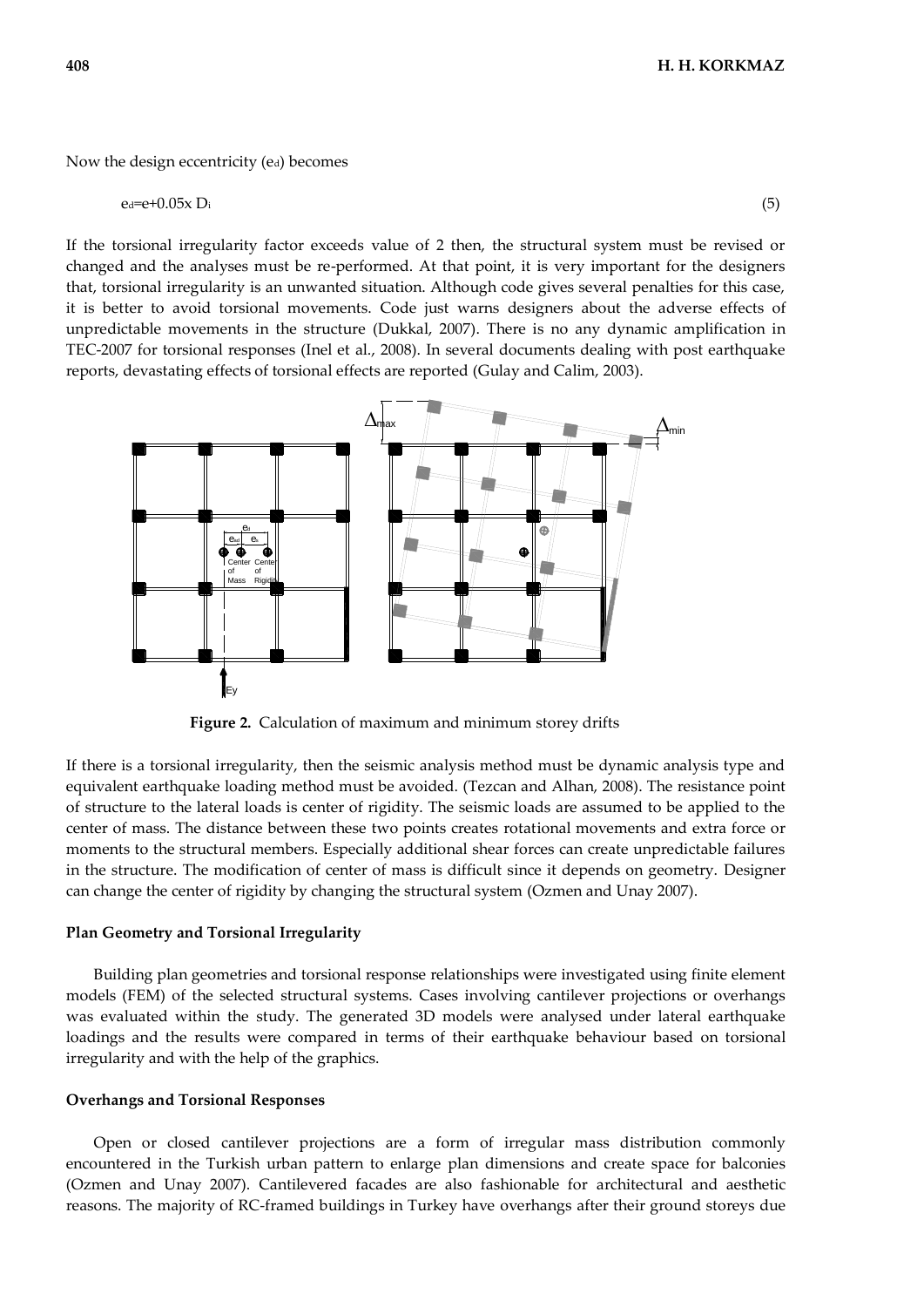to public improvement laws and a lack of building lots. Because city municipalities limit a building's first-storey footprint-to-plot ratio, cantilever projection construction in the form of beams or block joist floor (hollow-tile floor slab) framing is often employed at the second-floor level. Public improvement laws permit land developers to cover more area on upper floors than on the ground floor. The aim of cantilever projections is thus to maximise the gross floor area of a building by utilising the land in the most effective manner. However, this practice can have negative effects on seismic behaviour. In Turkey, the cantilever length is commonly approximately 1.5 m, while in some cases it can be 2 m or more at the first floor level, as shown in Figure 3.



**Figure 3.** Long, heavy overhangs over a soft storey formation

The problems related to cantilever overhangs include the following.

- If overhangs are not located on the central axis of a building, they will create torsional irregularities and their lateral rigidity will differ from that of the floors below or above.
- The mass centre of the structure is far from the ground. Heavy overhangs shift the buildings mass centre upwards and remove it from the centre of rigidity.
- Under earthquake motion, closed projections in particular will experience critical displacements, which may lead to a partial collapse.
- The final problem is related to the vertical direction of earthquakes. Many buildings with large, heavy overhangs have been damaged when subjected to the vertical component of an earthquake (Ozmen and Unay 2007; Inel et al., 2008).

If cantilever projections are to be made, the beams should be continuous under the cantilevered slab. Past earthquakes have revealed that buildings with heavy overhangs are more susceptible to damage, and some buildings have been severely damaged due to long, heavy cantilevers beginning on the second floor level. During the 1999 Marmara and 2003 Bingol earthquakes in Turkey, it was observed that buildings with heavy overhangs and balconies sustained heavier damage than those with regular elevations.

Six different 9-storey structural models, including the reference building, were modelled to investigate the relationship between cantilever projection and the consequences of earthquakes (Figure 4). The reference structure was a typical moment-resisting, beam–column dominated RC frame, which is the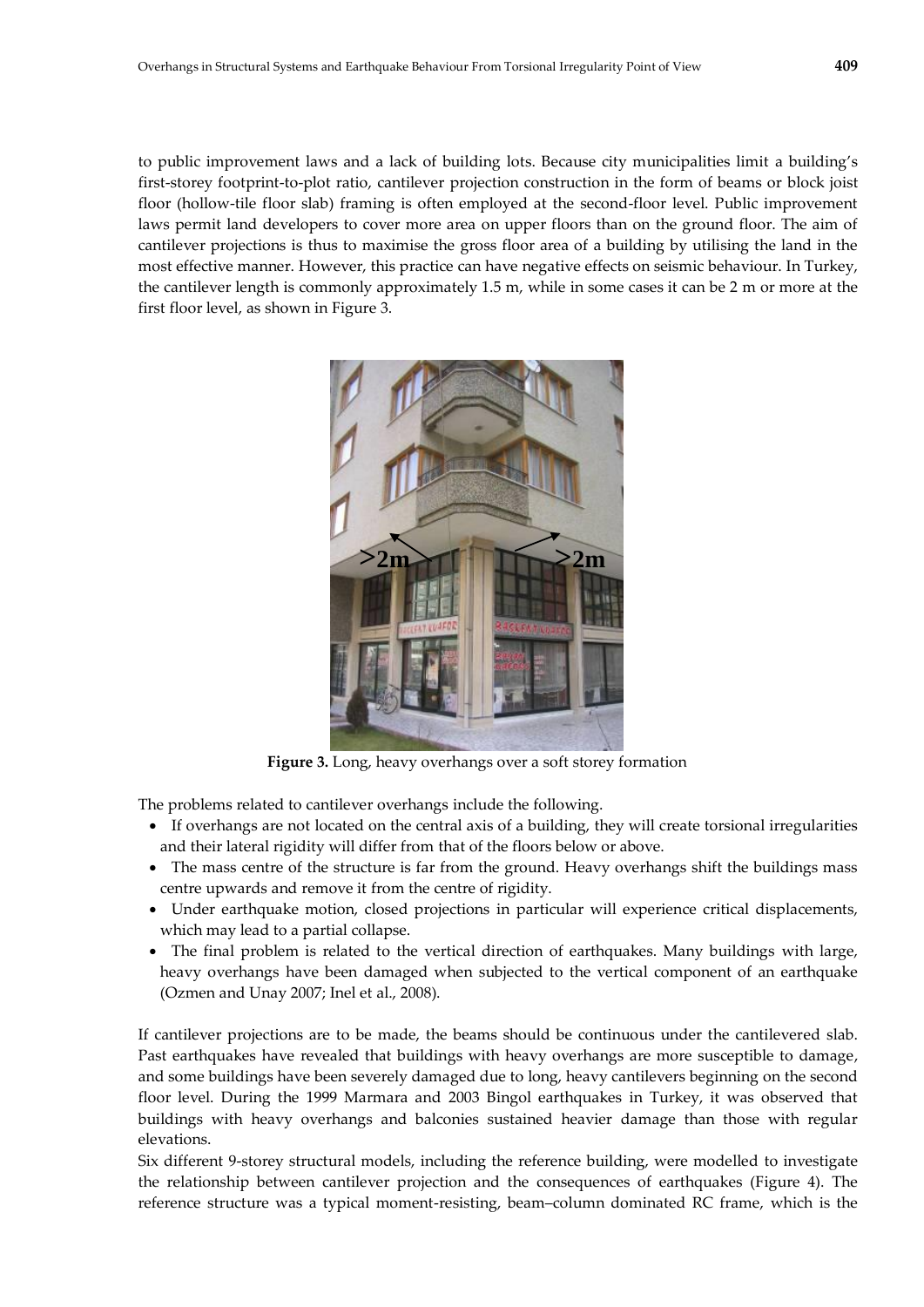most common seismic framing system used in Turkey for building construction. The reference structure was an ordinary building with the floor plan shown in Figure 5. The reference model's frame measured 25 m by 25 m in plan and had 5@5 m bays in both the X and Y directions. The floor plans were identical in all storeys.



**Figure 4.** Finite element model of the model structure

The first model, or reference model, did not contain a cantilever projection and was named the "Regular Frame". The second model (Case D) contained an overhang along the one side, while Case E had were two projections on adjacent sides. Case F also contained two projections, but on two opposite sides. Three and four cantilevers were attached to the regular frames in Cases G and H, respectively. The model identifiers are provided in Figure 6. The generated models did not contain any code-defined irregularities such as weak or soft storeys (B1-B2), floor discontinuities (A2), projections in plan (A3) or nonparallel axes.

Three-dimensional mathematical models were created using the ETABS finite element program to carry out separate linear dynamic analyses in the longitudinal and transverse directions. During the dynamic analysis, square root sum of squares-SRSS combination method is prefferred since the regular building plan was chosen as symmetric, SRSS method would be suitable. The dynamic analysis are very important for irregular buildings. The irregularity may result in more complex response than the assumed behaviour. The columns were designed to be square for simplicity. As stated above, the reference model building did not contain overhangs, but the other models contained overhangs with various configurations. The columns in the model are square columns and contained %1 amount of steel, which was the minimum amount in the Turkish reinforced concrete code.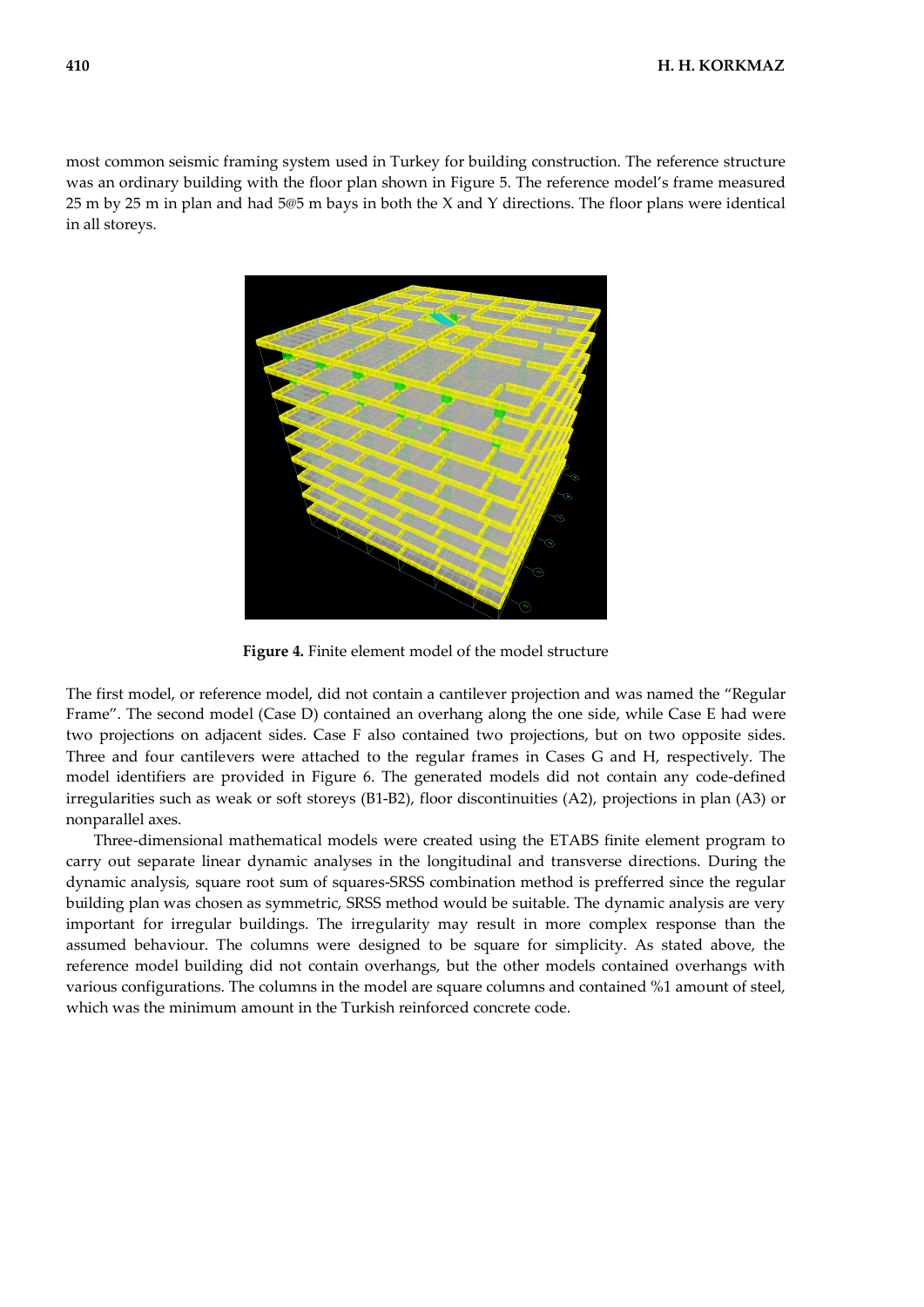

**Figure 5.** Reference model of a moment-resisting frame

### **DISCUSSIONS**

The proper representation of building stock was the primary concern in the design and detailing of the model buildings. Because the majority of Turkish buildings were constructed according to the 1975 Turkish Earthquake Code, the selected model buildings were designed according to this code and considering vertical gravity loads. The vertical loads consisted of live and dead slab loads, infill wall loads on beams and the dead loads of columns and beams. The total gravity load was calculated as 1.4 times the dead load (G) plus 1.6 times live load (Q). To prevent creep failure, the Turkish Reinforced Concrete Code (TS500, 2000) dictates that, the capacity of a column  $(Acxf_c)$  must be at least twice that of the load calculated using the 1.4G+1.6Q load combination. Here, G is the dead load and Q is the live load acting on the columns' tributary area. Note that the storey weight consists of the dead load and 30% of the live load (for residential buildings according to TEC-2007) at the time of the earthquake.

A concrete strength of 15 MPa was selected even though the minimum concrete class given in the TEC-2007 is 20 MPa, and the reinforcement ratio of the columns was set at 1.5%. The uniform slab gravity loads were 2.5 kN/m<sup>2</sup> for the dead load case and 3 kN/m<sup>2</sup> for the live load case. The dead load of the infill walls was assigned as uniformly distributed loads on the beams. The thickness of the exterior infill walls was 200 mm, considering the window openings, while the thickness of the interior walls was 100 mm. The thickness of the slab was 150 mm and the typical floor height was set at 3 m. The beam cross-sections were assumed to be T-shaped for the interior beams and L-shaped for the exterior beams. All beams had 200 mm cross-sectional widths.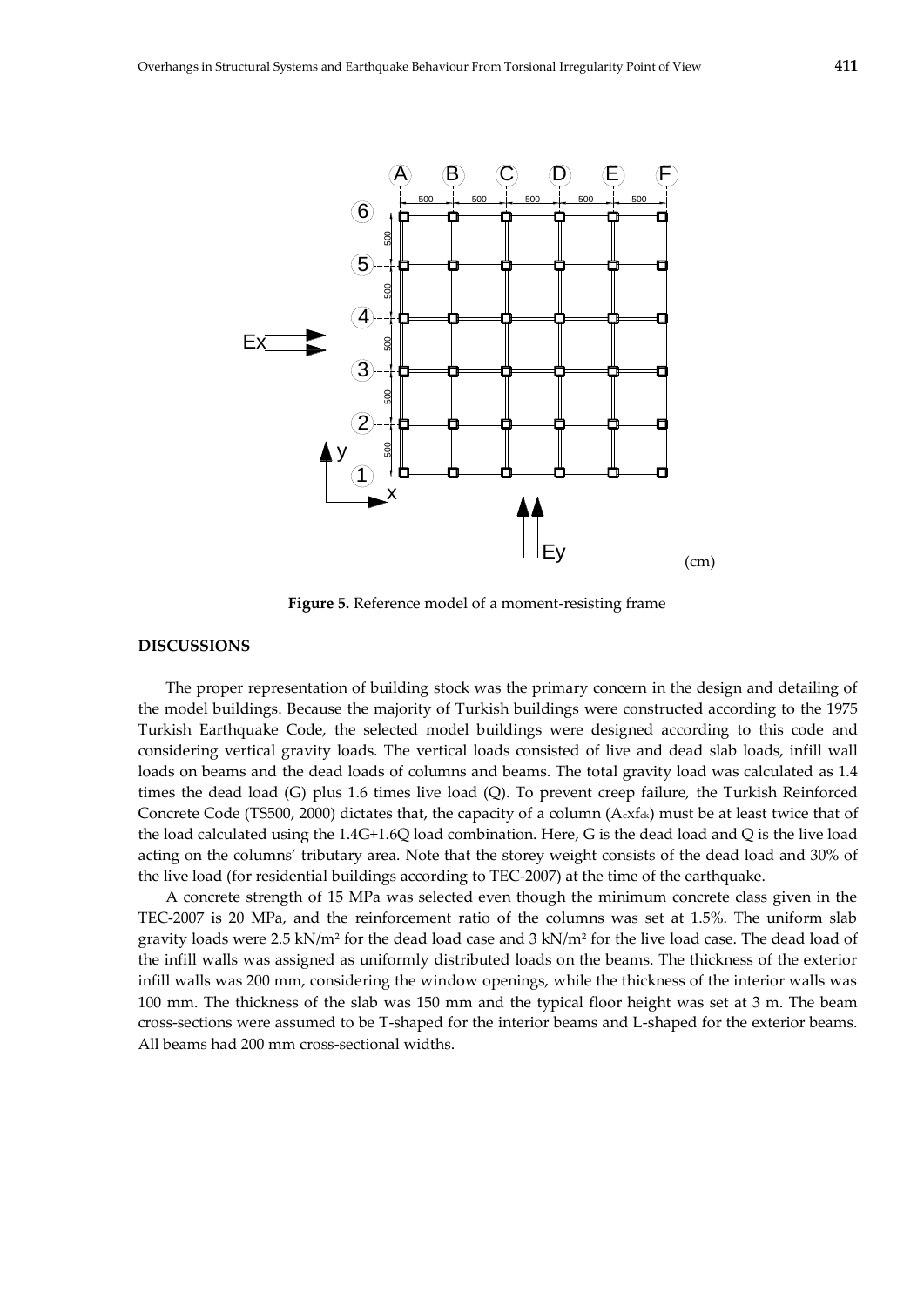

**Figure 6.** Model identifiers for cases with heavy overhangs

The column and beam dimensions used in this study were typical frame element proportions present in the existing Turkish building stock. Analyses were carried out using the gross section properties of the concrete elements. No effort was made to create a strong column–weak beam system because such systems were not considered in the 1975 version of the Turkish Earthquake Code. All structural members were placed orthogonally with continuous framing. The building was assumed to have 5% damping in all of its deformation modes (Tezcan and Alhan, 2008; Inel et al.,2008)

The columns were modelled with frame members, while the slabs were modelled with shell elements and meshed. These slabs were assumed to be infinitely rigid and rigid diaphragms were assigned. The beams were also meshed to ensure that the beam mesh points and slab mesh points coincided. Foundations were not considered, and fixed supports were assumed at the base of each building. Seismic analyses were carried out in accordance with the recently published Turkish Earthquake Code (TEC, 2007). Four different soil types were defined in TEC-2007. This study used the Z3 type soil class. The Z3 type soil class has characteristic spectrum periods of  $T_a=0.15$  sec and  $T_b=0.6$  sec (Figure 7). Turkey is divided into 5 earthquake zones, where the  $1<sup>st</sup>$  zone is the most seismic, with a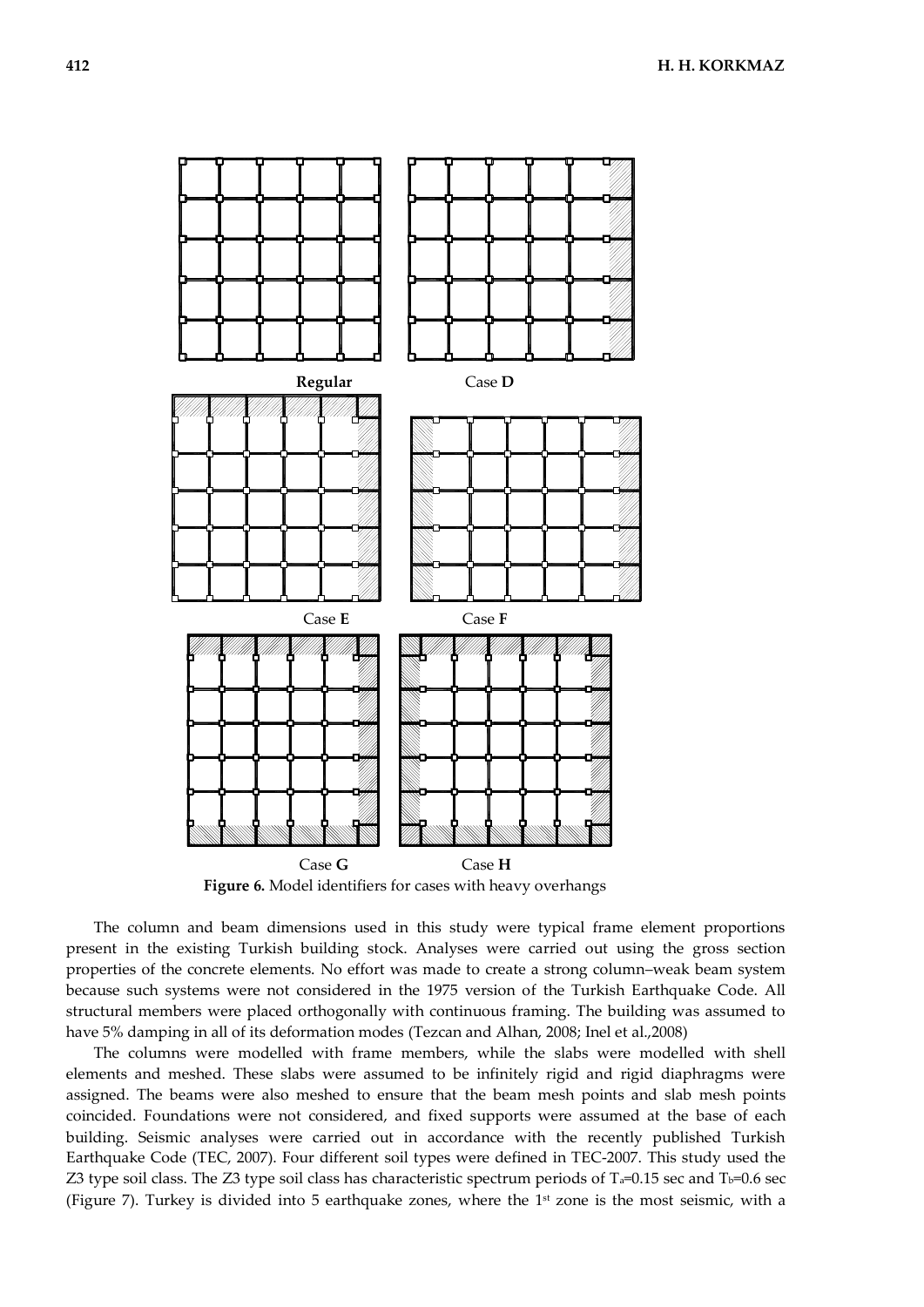design ground acceleration of  $A \circ \theta \circ 0.4g$ . The model structures were assumed to be located in the first seismic zone (or regions of high seismicity) and the importance factor, I, was set equal to 1.0 (for residential and office buildings, hotels, building-like industrial structures, etc.). Because the structures were assumed to be designed according to the 1975 version of the Turkish Earthquake Code, the structural behaviour factor, R, was set equal to 4 for reinforced concrete moment resisting frames of nominal ductility. An additional accidental eccentricity of 5% was applied even when the existing eccentricity of the structure was zero, as dictated by TEC-2007.



**Figure 7.** Spectrum curve for the Z3 soil type (TEC, 2007)

For models with overhangs, the beams connecting the exterior columns (Figure 8) were shifted to the tips of the cantilever beams, which were extended from the exterior column to the external face of the cantilever. In exterior columns, the cantilever beams extended from the column's top joint to the cantilever's external face (Beam 1 or Beam 2 in Figure 8). This beam application is common in Turkish residential buildings, where beams are hidden at the tops of exterior brick infill walls.



The infill wall loadings were relocated on the beams surrounding the overhang portion. The cantilever length was also a parameter and set at L=1 m, 2 m or 3 m. Cantilevers more than 3 m long are not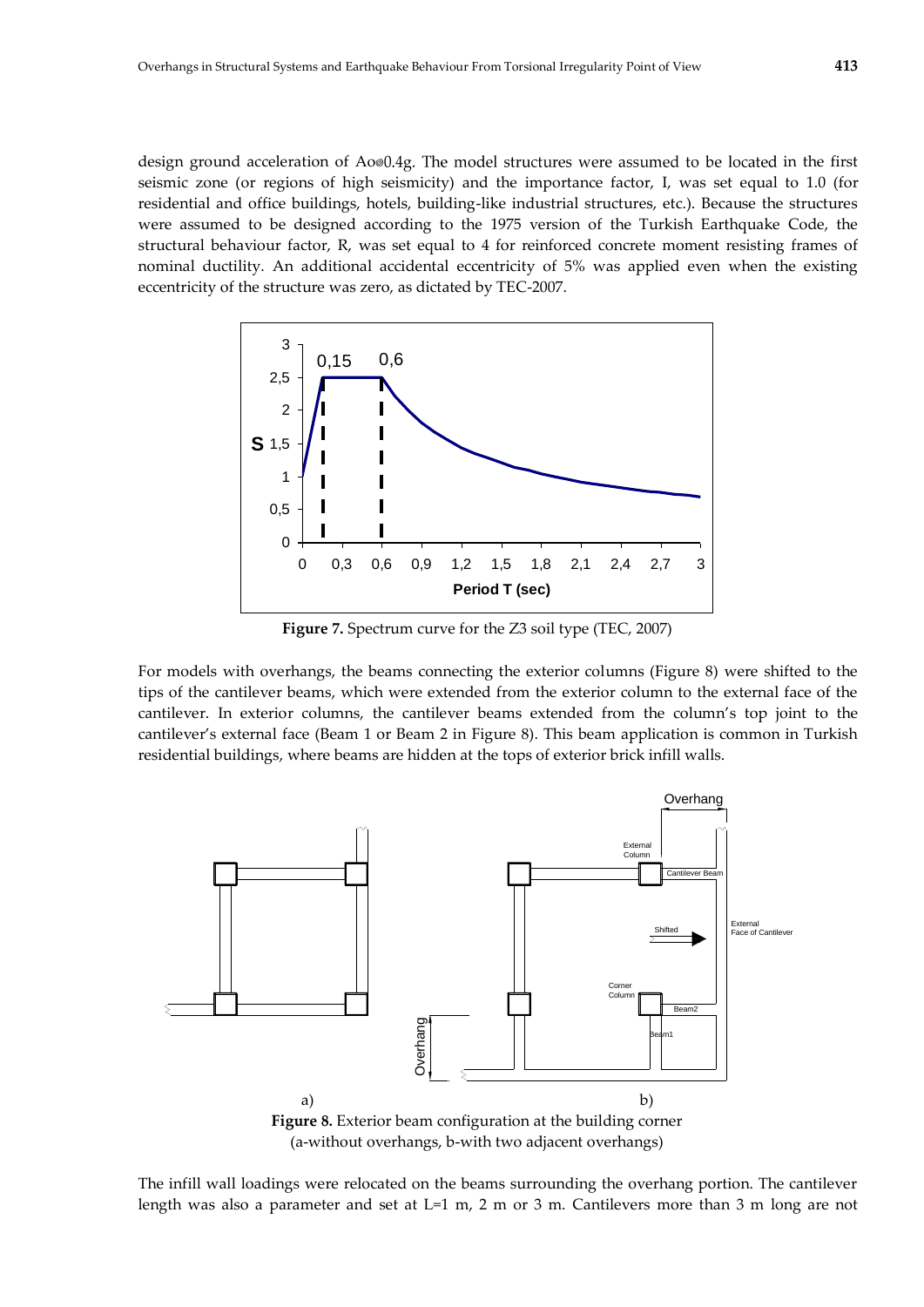**414 H. H. KORKMAZ**

common in practice, but this case was analysed to represent an extreme condition. The earthquake definitions (mode superposition) were applied in two orthogonal directions along the  $X$  and  $Y$  global axes. A dynamic analysis was performed and the joint drifts were determined. Torsional irregularity factors were calculated for every floor and the maximum values are represented in Figure 9, which also illustrates the code limit of 1.2. This graph clearly shows that the code limit was exceeded for Cases D and G at every cantilever length. In Case E, on the other hand, the limit value was exceeded for the 3-m cantilever length. The torsional irregularity factors were below the code limit in Cases F and H.. Although the reference model structure was a regular, symmetric building, the cantilevers disturbed its torsional stability in every case except for Case F. This result was quite logical because the overhangs on the opposite sides balanced the structure (Korkmaz and Korkmaz, 2013).



**Figure 9.** Torsional irregularity factors for cantilever projection cases

The maximum torsional moment due to the lateral earthquake loadings occurred in the corner column on the 6-F axes, and is investigated in Figure 10. The obtained torsional moments were normalised by dividing them by the corresponding moment obtained from the regular case. The torsional moments were increased in all cases except Case F. Cantilever length had a significant effect on torsional moments. As the cantilever length increased, the torsional moments also showed an increasing trend. The inferior situations were Cases D, E and G, while Case F displayed similar results to the regular case. The torsional moments in Case D were approximately 5 times higher than those in the regular case, while those in Cases E and G were 4 times higher and those in Case H were 2 times higher.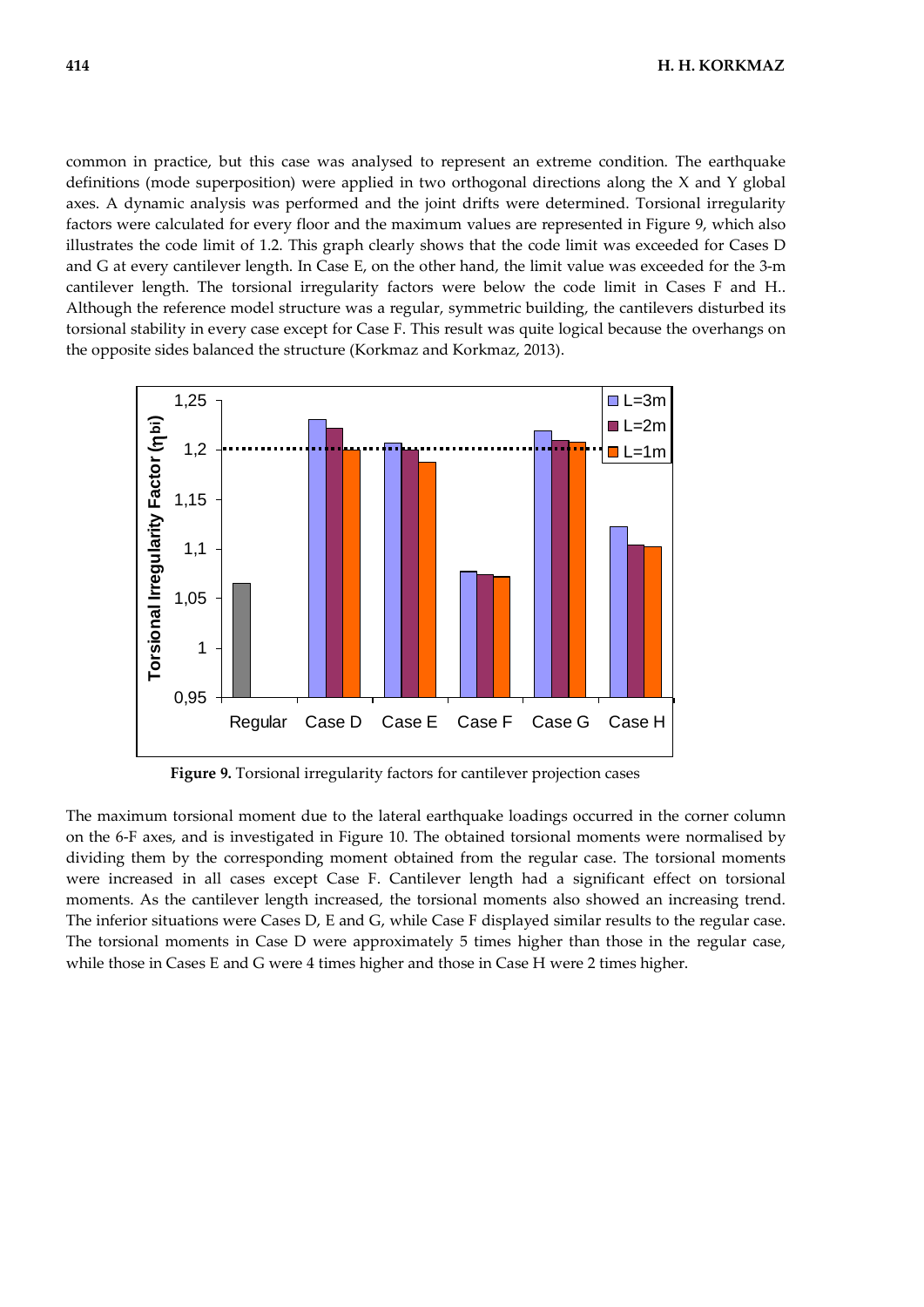

**Figure** 10. Torsional moment ratios for the cantilever projection cases with respect to the regular case

### **CONCLUSIONS**

In this paper, architectural plan geometries and torsional responses were evaluated using 3D finite element models of selected structural models that reflected the existing residential building stock in Turkey. The basic reference structure had a square plan geometry and contained no soft or weak irregularities or projections in plan, nor did the models include elevation irregularities, floor discontinuities or discontinuities in vertical structural elements. The span lengths were 5 m and there were 5 spans in the X and Y directions. The storey height was 3 m throughout all the buildings. The columns were designed as square and the dimensions of the all columns were identical within each storey, while the column sizes were altered as the number of storeys was increased. The column dimensions are determined according to the load level in dead load case. Under dead and live load combination (1.4xDead+1.6xLive), the column forces (F) must be half of the columns axial load carrying capacity (F<(0.5)xFcap). The first case examined the effects of cantilever projections or overhangs, which are very common in the Turkish residential building stock, on the torsional response of a structure. A set of 6 models, including a reference model, was analysed for orthogonal earthquake directions. The mode superposition method was used to evaluate the earthquake response of each model. The overhang configurations of one overhang (Case D), two overhangs (Cases E and F), three overhangs (Case G) and four overhangs (Case H) were considered. The overhang length was also a parameter, with 1 m, 2 m, and 3 m overhang lengths considered. The maximum and minimum storey drifts were calculated and the torsional irregularity factors  $(\eta_{bi})$  were determined. Although the torsional irregularity factor of the reference building with no overhangs was 1.06, the  $\otimes$  values for Case D (one overhang) and Case G (three overhangs) exceeded the code limit of 1.2 for all overhang lengths. In Case E (two overhangs on adjacent sides), this limit was also exceeded for overhang lengths of 2 m and 3 m. In Case H (four overhangs), the  $\eta_{bi}$  values fell below the limit of 1.2. A superior response was obtained in Case F (two overhangs on opposite sides) and its  $\eta_{bi}$  values were nearly equal to those obtained for the reference model. The code upper limit of 2 was never exceeded in any case. The inferior performance obtained in Cases D and G could be attributed the fact that the symmetry of the floor had been disturbed. Although Cases F and H contained overhangs, the  $\otimes$  values remained below the code limit because symmetry existed. The overhang length also had effects on the torsional response and was more pronounced in Cases D and E. The torsional moments in the corner columns due to earthquake loadings were also